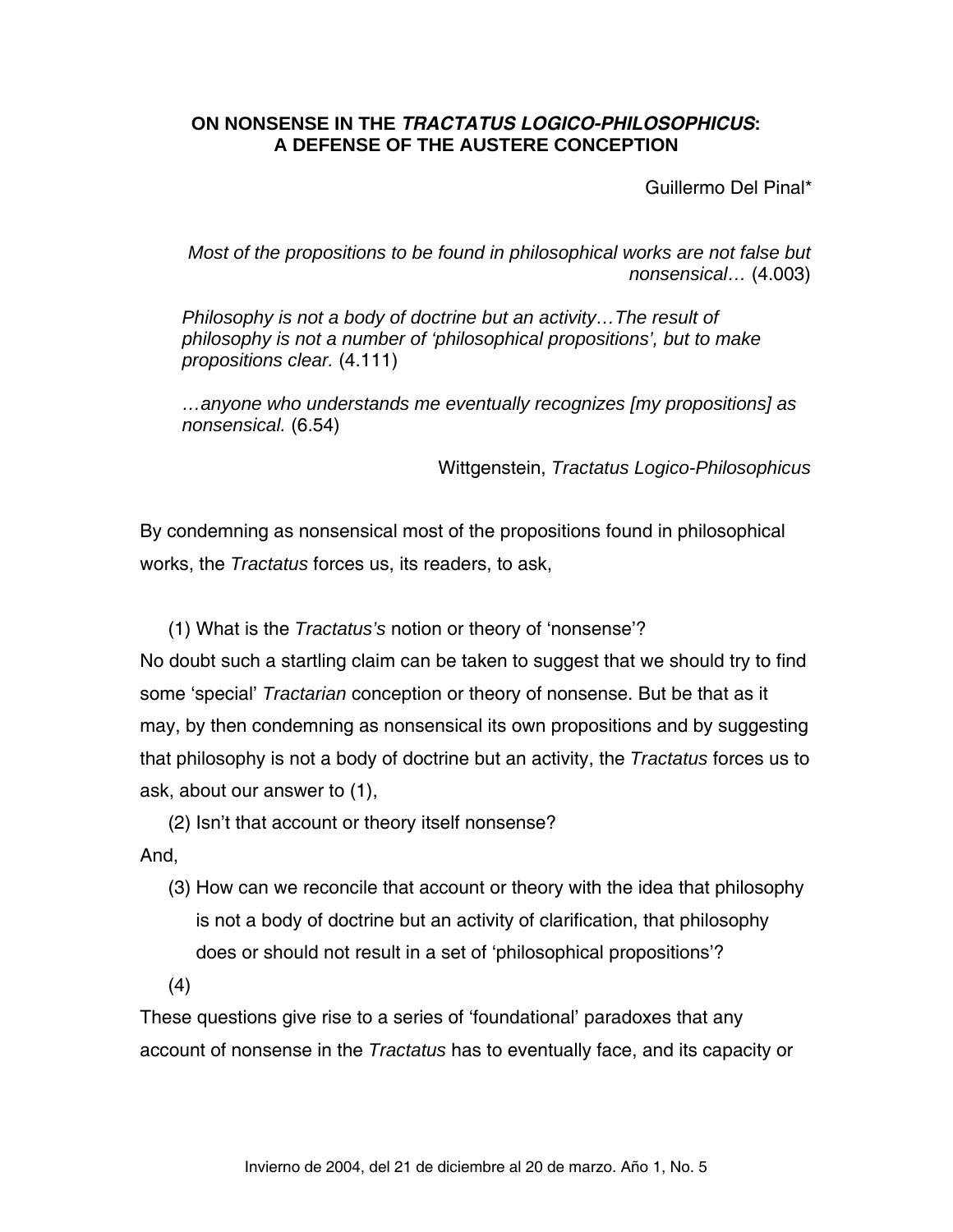incapacity to solve these paradoxes is a good indication of its philosophical and exegetical merits.

Indeed, 'traditional' readings of the *Tractatus* are strongly criticized, and often rejected, because they fail to solve these foundational paradoxes, both in their more philosophical (2) and in their exegetical (3) variations. To give an example, one common answer of 'traditional' readings to (1) is that the *Tractatus* features a theory of the conditions of sense such that from the recognition that a proposition is neither logical (a tautology or contradiction) nor bipolar (is not capable of being true and capable of being false), we can infer that it is nonsensical. How the paradox then emerges is well known: *that* all non-logical propositions must be bipolar is neither a bipolar nor a logical proposition, and the same is the case for the propositions that sustain it, and thus it seems that the bipolarity doctrine 'cuts the branch on which it sits'. In addition, the bipolarity doctrine is sustained by substantial philosophical theses of the essence of language which together form a body of doctrine of the sort that Wittgenstein claims is not the task of philosophy to put forth.

Some commentators take these problems to show that this 'traditional' answer to (1) is clearly inadequate; others propose a solution based on a particular interpretation of the saying-showing doctrine. The suggested solution is that although those sentences are indeed nonsense, they somehow manage to convey what they fail to state—they let or help us grasp that language somehow *shows* that all meaningful propositions must be bipolar, though one cannot properly, or intelligibly, say that. This solution, however, does not really solve either variant of the paradox, and creates new problems. The following are some of the problems, though perhaps those dissatisfied with this solution would not subscribe to *all* of them. Firstly, it seems that the intelligibility of the solution depends on our being told what supposedly can't be said: for the solution has essentially this form: it cannot be said that *p*, but that *p* is shown in language but how are we to understand this, such that we can grasp that *p* is shown,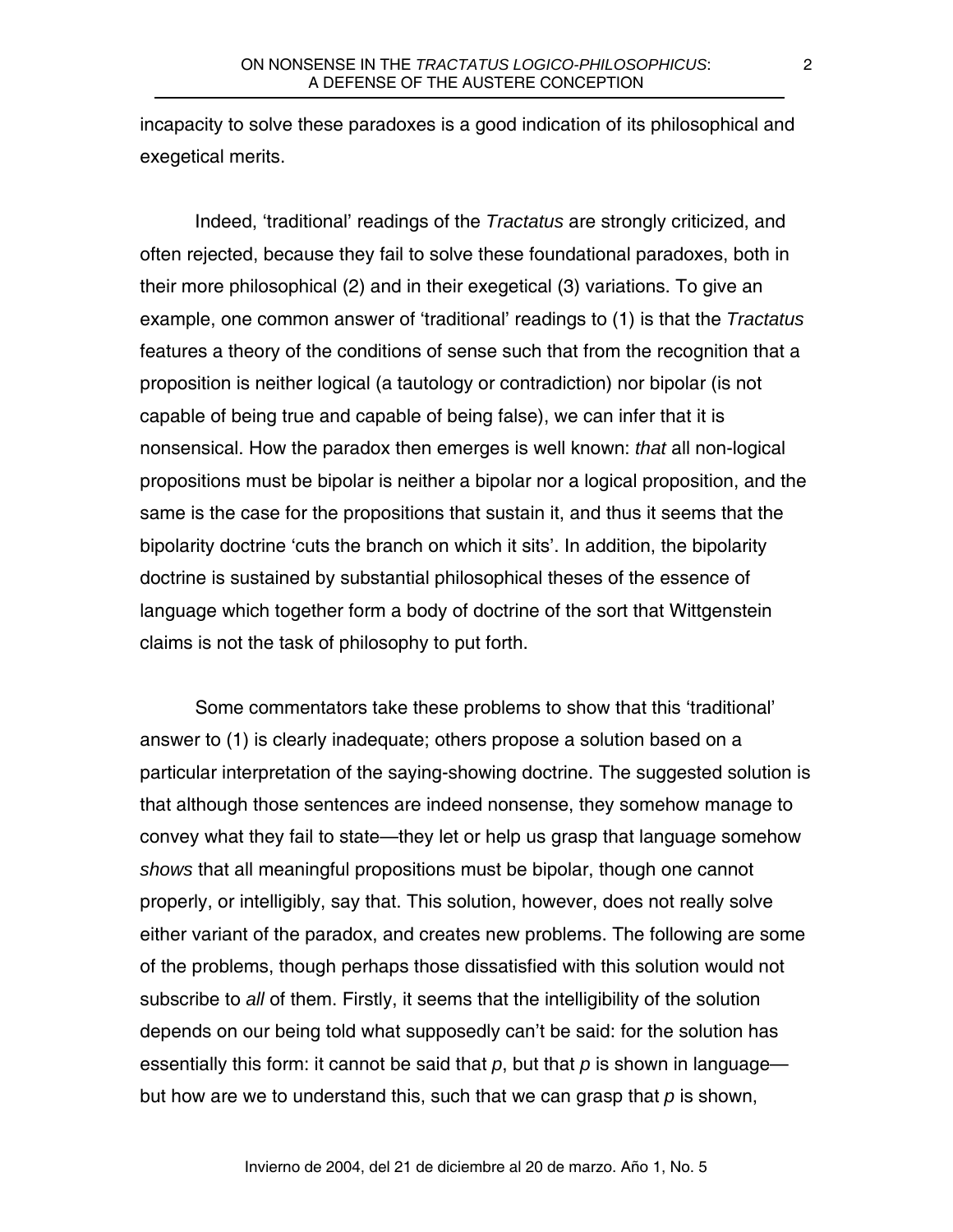without somehow grasping the sense of *p* (by the same token, how can we know that whatever it is that is shown is that which we were trying to say)?<sup>[1](#page-2-0)</sup> Secondly, the proposition 'that all non-logical propositions must be bipolar is shown in language' is, again, it seems, neither logical nor bipolar, and to go a further step—'that that all non-logical propositions must be bipolar is shown in language is shown in language'—makes the 'solution' unintelligible. Thirdly, the sayingshowing doctrine is itself sustained by substantial philosophical theses about the nature of language and reality (e.g. that there are ineffable truths). Fourthly, that a substantial doctrine like the bipolarity condition (as interpreted above) is 'ineffable' (supposing that we can make sense of the idea of ineffable *doctrines*) does not make it less of a philosophical doctrine. These problems suggest that we should ask, about the saying-showing doctrine, 'isn't this too one of the theses (assuming this is actually a *Tractarian*, even if transitional, doctrine) that we are supposed to eventually recognize as nonsense?', and several commentators have forcefully shown that the answer is, 'Yes'.<sup>[2](#page-2-1)</sup>

The reading I defend in this essay—the 'austere conception of nonsense' gives a different answer to (1). It is this: according to the *Tractatus* nonsense can *only* arise because we failed to determine the meaning of the constituent words of a proposition; all that is wrong with many of the propositions of philosophy is that their words lack meanings, not that they have been assigned meanings in ways that violate some special conditions of sense derived from the *Tractatus's* insights of and doctrines about the essence of language.

One of the virtues of the austere conception is that it is supposed to solve the foundational paradoxes. Yet several commentators strongly disagree:

<span id="page-2-0"></span> $<sup>1</sup>$  Here is an example where the problem is clear:</sup>

It cannot be said that 1 is a number, or that a is an object, but these inexpressible necessary truths show themselves in ordinary propositions saying that a is an F or that there is only one F. (Hacker 2001: 326)

We can see clearly the structure of the claim: it cannot be said that X, but that X shows itself in a certain kind of ordinary proposition. Firstly, if we do not understand what X means here, we do not understand what shows itself; secondly, if we do not understand what X means here, we cannot establish that what is shows in a proposition of a certain kind is in any way connected to X (so as to say that it shows what X tries to say).<br><sup>2</sup> See e.g. Diamond 2001 and Conant 2002.

<span id="page-2-1"></span>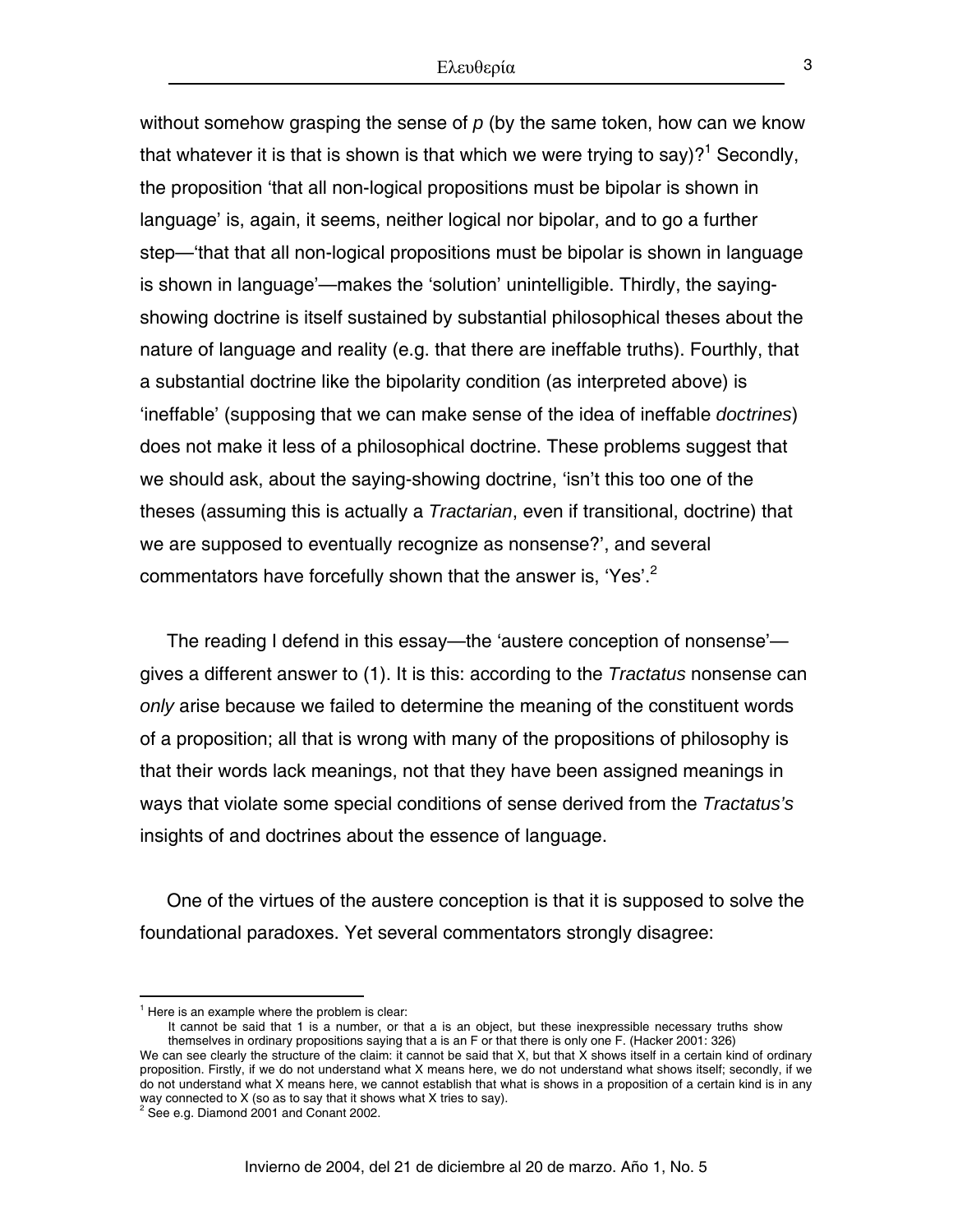When it is convenient for their purposes, proponents of the post-modernist interpretation [includes the austere conception of nonsense] have no qualms in quoting and referring to further points Wittgenstein makes in the *Tractatus,* which they take to be correct rather than plain nonsense…Similar considerations apply to [their] reliance upon…5.473 and 5.4733 in order to sustain the claim that the propositions of the *Tractatus* are mere nonsense in as much as we have given no meaning to words, otherwise used as formal-concept words…These claims…are surely not bipolar propositions with a sense…Nor are they…tautologies. So they too are nonsense, and cannot legitimately be invoked to support [their] thesis. The merit of [their] interpretation was supposed to be that it saves Wittgenstein from the embarrassment of sawing off the branch upon which he is sitting. But it now turns out that [their] interpretation involves exactly the same embarrassment. (Hacker 2000: 362)

Though this passage is somewhat inflated, $^3$  $^3$  it is not hard, initially at least, to sympathize with its general thrust. Take two passages of the *Tractatus* commonly cited to defend the austere conception of nonsense:

- (5) Every possible proposition is legitimately constructed, and, if it has no sense, that can *only* be because we have failed to give a meaning to some of its constituents. (5.4733, my emphasis)
- (6) We *cannot* give a sign the wrong sense. (5.4732, my emphasis)

These propositions certainly *seem* like substantial theoretical theses, theses of the sort that form part of a doctrine of 'philosophical propositions' and perhaps that we are supposed to eventually recognize as nonsense. Some proponents of the austere conception suggest that these propositions are part of the 'frame' of the book, instructions on how to read and understand the method of the

<span id="page-3-0"></span> 3 Critics sometimes take the resolute reading to hold (i) that *all* the propositions (almost meaning, 'all the sentences') of the *Tractatus* are plain nonsense, and (ii) that the *Tractatus* holds an austere conception of nonsense. They then point out that to defend (ii) resolute readers rely on sentences in the body of the *Tractatus*, which clearly conflicts with commitment (i). However, most resolute readers do not hold (i).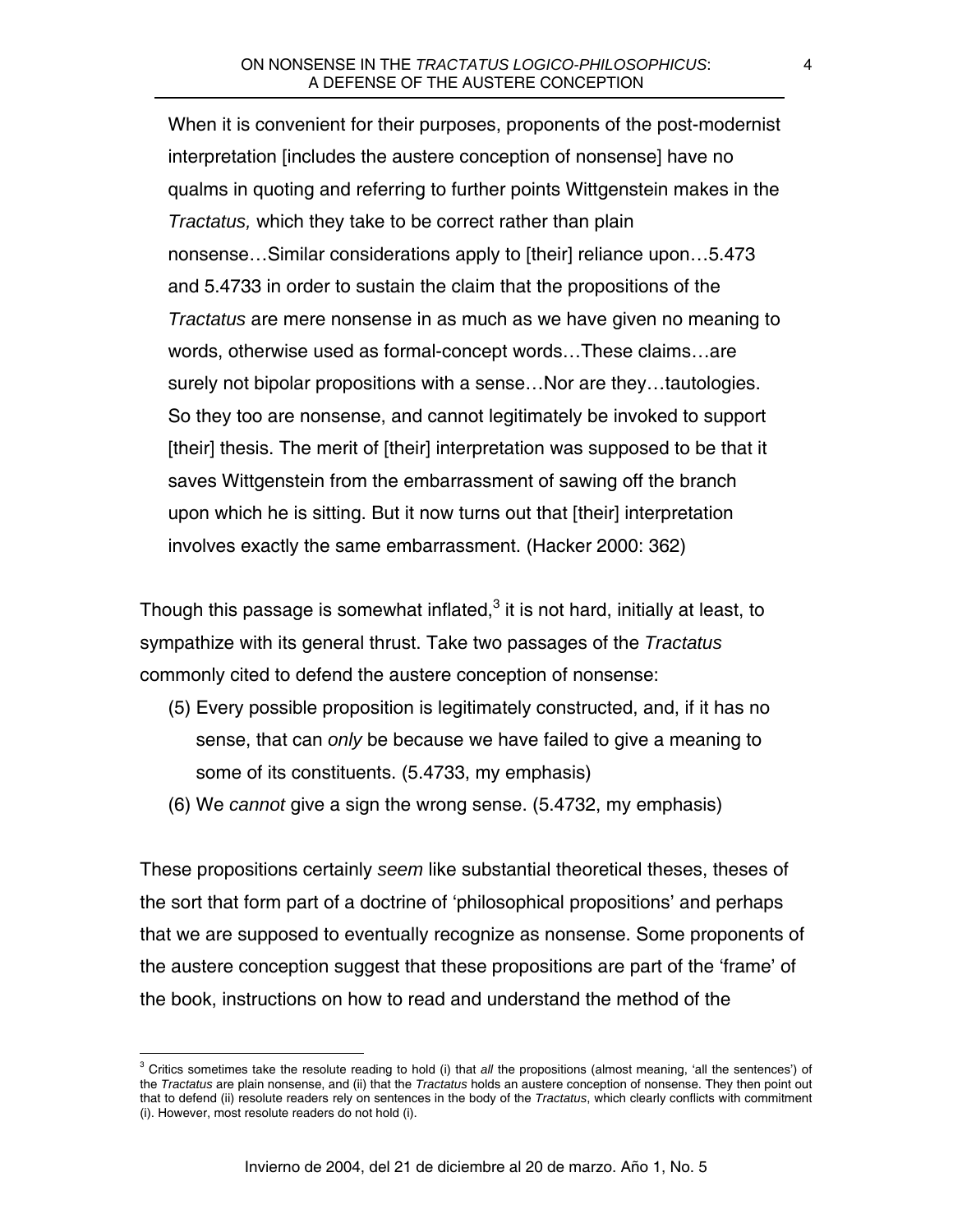*Tractatus*. But, again, at least initially, this seems very problematic: firstly, (4) and (5) certainly resemble more what we would call, in any ordinary sense of the terms, 'philosophical doctrines' than what we would call 'instructions', and, secondly, if they are given (somewhat perversely) the status of instructions, then it seems that we have opened up a possible line of defense for those claims austere readers want to reject. $4$  In addition, it seems that if we keep statements like (4) and (5) we begin our supposedly 'doctrine-free' clarificatory activities with a substantial theoretical framework under our belts.

*No doubt* statements such as these *seem* like substantial theses of the nature of language and the world, and they do *seem* to have some resemblance to the more metaphysical (and perhaps transitional) propositions of the *Tractatus*. But one cannot decide, a priori as it were, whether a single proposition is 'philosophical' or trivial, whether it is nonsensical or perfectly intelligible.[5](#page-4-1) *Of course* not *all* the sentences of the *Tractatus* are nonsense; and *of course* not all *assertions* are to be classed as 'philosophical' or as constituting a 'philosophical doctrine'. To determine the status of a *Tractarian* proposition—to determine whether or not it is nonsense, whether or not it is a substantial philosophical 'claim'—we have first to examine the meaning of that proposition, the kind of work it is doing in, and justification it gets from, the *Tractatus*. Now, to say that is only to recognize that there is a task open, that there are paradoxes that need to be solved. Indeed several commentators think that proponents of the austere conception have not *fully* solved these paradoxes. Their worry can be captured thus: 'the austere conception relies on seemingly strong theses, and thus it is not clear whether in falls, like 'traditional' readings, into a 'foundational' problem. Proponents of the austere conception must give a perspicuous account of the 'status' of its founding claims—i.e., of what claims justify it and why they are not nonsense—and they must make clear how this is not inconsistent (not too much

<span id="page-4-0"></span> $^4$  For a related worry, see Sullivan 2002: 54.<br> $^5$  What makes a statement part of a 'philos

<span id="page-4-1"></span><sup>&</sup>lt;sup>5</sup> What makes a statement part of a 'philosophical doctrine' does not only depend on the statement itself. In a certain historical-context, the statement 'men are formed of atoms' was very philosophical, it was (or close to) a metaphysical speculation. Thus one cannot class a statement as 'metaphysical', 'philosophical', 'scientific', 'trivial', etc., without first determining its relation to other statements in a historically-embedded theoretic-linguistic framework.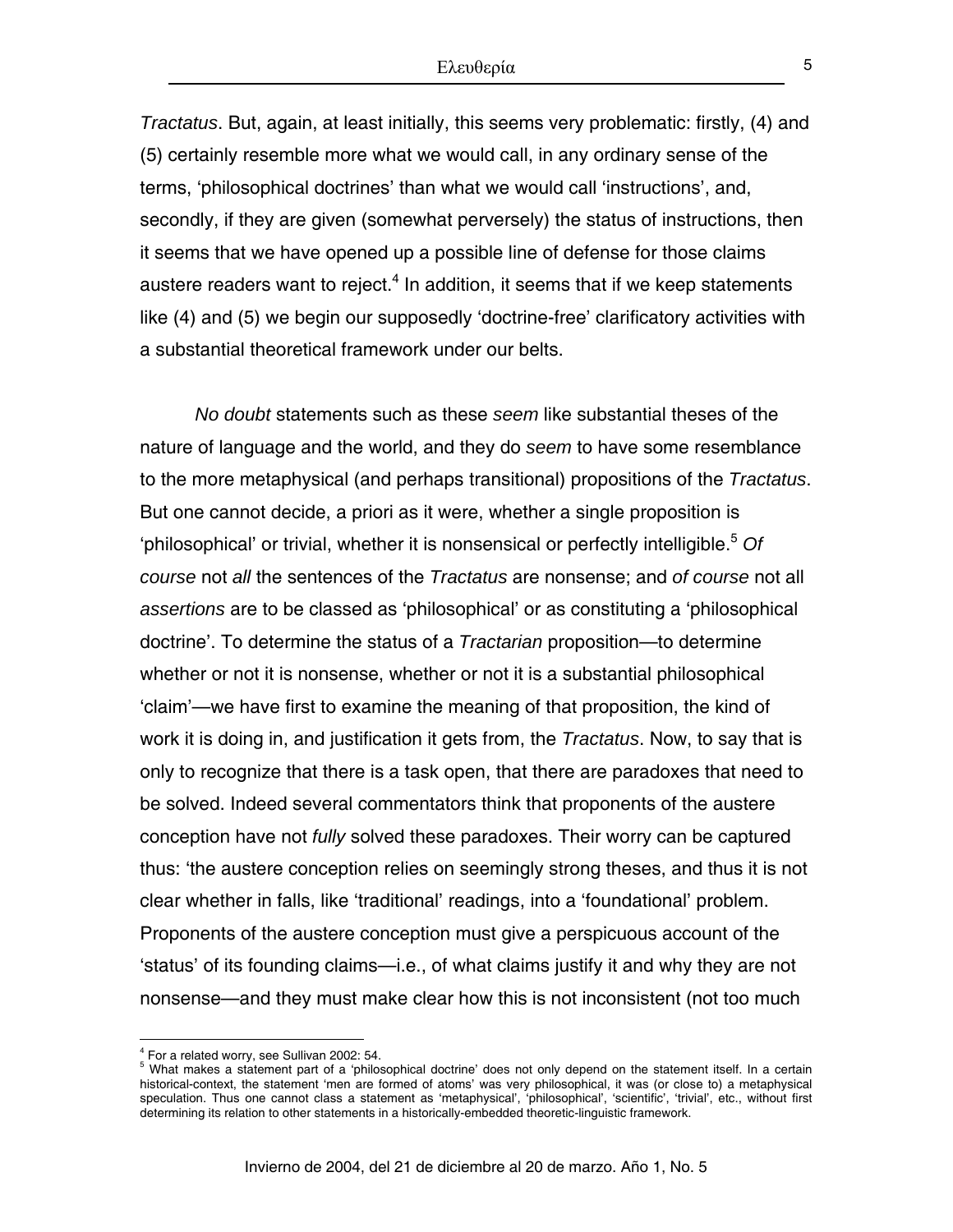at least) with the idea that philosophy should not put forward philosophical doctrines'.<sup>[6](#page-5-0)</sup>

This is the worry I address in this paper. I argue (sections I and II) that the austere conception can be derived from one fundamental proposition, a proposition that is a consequence of a trivial feature of language. I then discuss (sections III and IV) two accounts of nonsense that threaten the derivation made in section I, and show that they arise through a failure to appreciate that same feature of language. This will show that the austere conception does not have to presuppose 'substantial' theses of the essence of language advanced in the *Tractatus* or elsewhere. I will finish (section V) by reconciling the austere conception with the idea that philosophy is not a set of philosophical doctrines but an activity of clarification.<sup>[7](#page-5-1)</sup> This will provide a clear solution to both paradoxes, and an answer to *all* the foundations-related objections recently raised against the austere conception, focusing on those raised by P. M. S. Hacker in his essays, 'Was He Trying to Whistle it?' and 'Carnap, Wittgenstein, and the New American Wittgensteinians'.

## I. The Presuppositions of The Austere Conception of Nonsense

*Logic takes care of itself; all we have to do is look and see how it does.*  Wittgenstein<sup>[8](#page-5-2)</sup>

<u>.</u>

<span id="page-5-0"></span> $6$  We can divide the foundations-objections against the austere conception into three groups. Objections of the first kind hold that the austere conception rests on claims or theses advanced in the body of the *Tractatus* (e.g., 3.3, 4.126-4.1272, and 5.473-3) which are supposed to be recognized as nonsense (see Hacker 2001 and 2002). Objections of the second kind hold that the austere conception rests on substantial (and problematic) philosophical theses either advanced in *Tractatus* or taken, sometimes without careful justification, from the works of Russell and/or Frege (see Hacker 2003 and Williams [a]). Objections of the third kind are, more than objections, a worry about the sort of foundation the austere conception seems to require (see Hacker 2002: 362 and 2001, Sullivan 2002: 54, Williams [forthcoming], Gustafsson 2003). In this paper I respond to all of these objections.

<span id="page-5-1"></span>This paper is more indebted than I have been able to appropriately cite to essays by J. Conant and C. Diamond, esp. (Conant 2002) and (Diamond 2001).

<span id="page-5-2"></span>N: 11e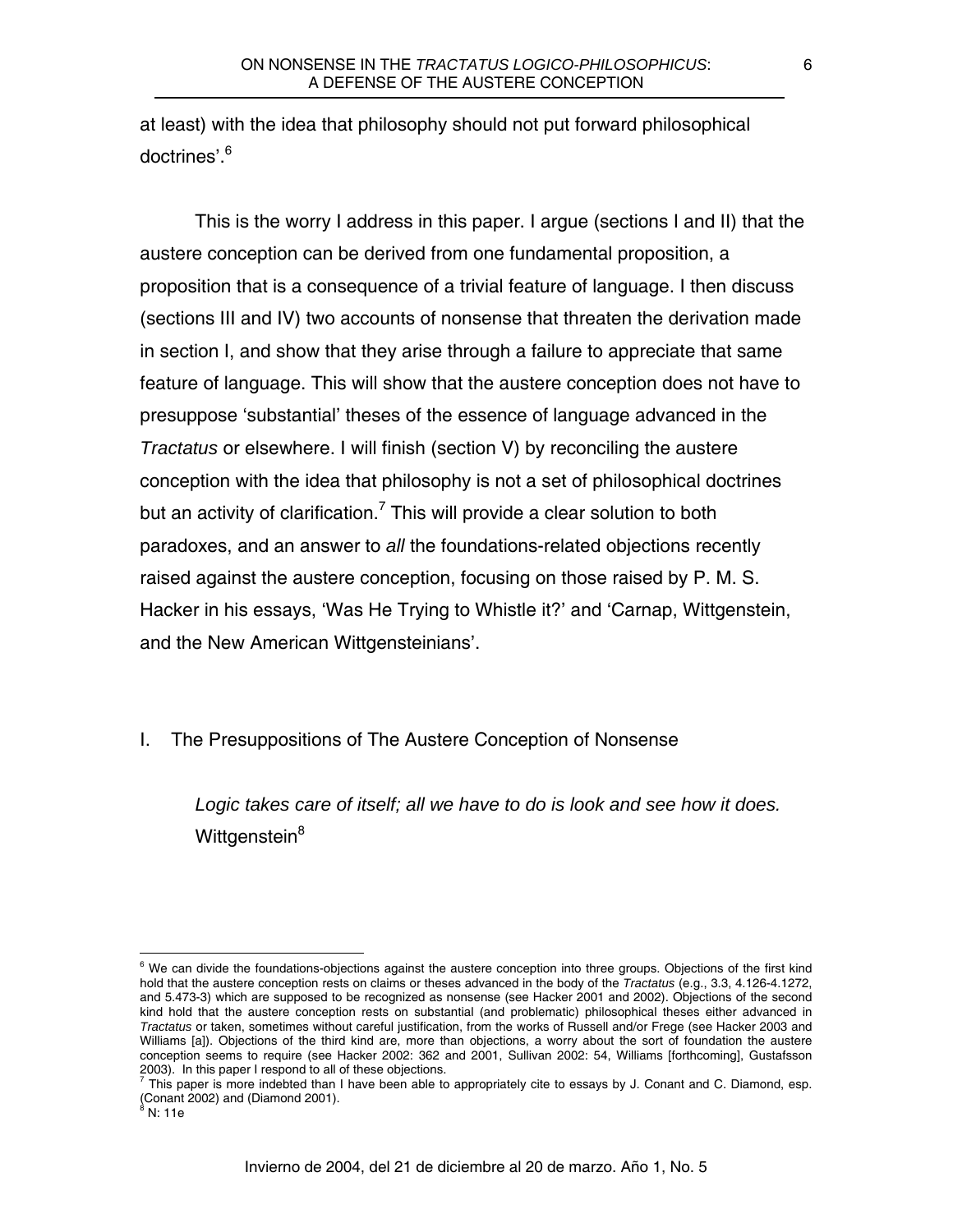In this section I give a somewhat extensive interpretation of the austere conception of nonsense with the aim of bringing to light its grounding proposition. No argument will be given here to justify it.

'Traditional' readings ascribe to the *Tractatus* two kinds of nonsense, we shall call them 'austere' and 'substantial' nonsense. Austere nonsense comprises cases in which a proposition is nonsense because we have failed to give a meaning to its constituent parts. In other words, in cases of austere nonsense we have failed to assign symbols to the constituent signs of a proposition.<sup>[9](#page-6-0)</sup> Substantial nonsense comprises cases in which a proposition is nonsense because we have assigned symbols to its constituent signs in such a way that we violate or do not meet certain conditions of sense. Now, within substantial conceptions, there are different accounts of what a 'violation of the conditions of sense' consists of. We shall call these accounts, again following standard usage, the 'logical-syntax' view and the 'bipolarity' view. According to the logical syntax view, nonsense arises when there is a clash between the logical categories of the symbols assigned to the constituent signs of proposition. According to the bipolarity view, nonsense arises when the result of the symbol assignments is neither a logical nor a bipolar proposition. These are obviously different kinds of violations of the conditions of sense, and although both assume or have to assume that in these kinds of nonsensical propositions the constituent signs do have a meaning, they must be treated separately. In the rest of this section, by 'substantial nonsense' I mean only the first of these accounts (I discuss the bipolarity view in section IV).

Essential to the austere conception of nonsense is the rejection of the possibility of cases of substantial nonsense. It holds that nonsense can *only* arise because we failed to assign symbols to the constituent signs of a proposition. This commitment can be separated into two claims: (i) there are cases of austere nonsense, and (ii) these are the only possible cases of nonsense. The first claim

<span id="page-6-0"></span><sup>&</sup>lt;sup>9</sup> These definitions are taken from Conant 2002 (400). The words 'sign' and 'symbol' are also used following Conant's definitions:

*Sign*: an orthographic unit, that which the perceptible expressions for propositions have in common (a sign design, inscription, icon, etc.)

*Symbol*: a logical unit, that which meaningful propositions have in common (i.e., an item belonging to a given logical category: proper name, first level function, etc.).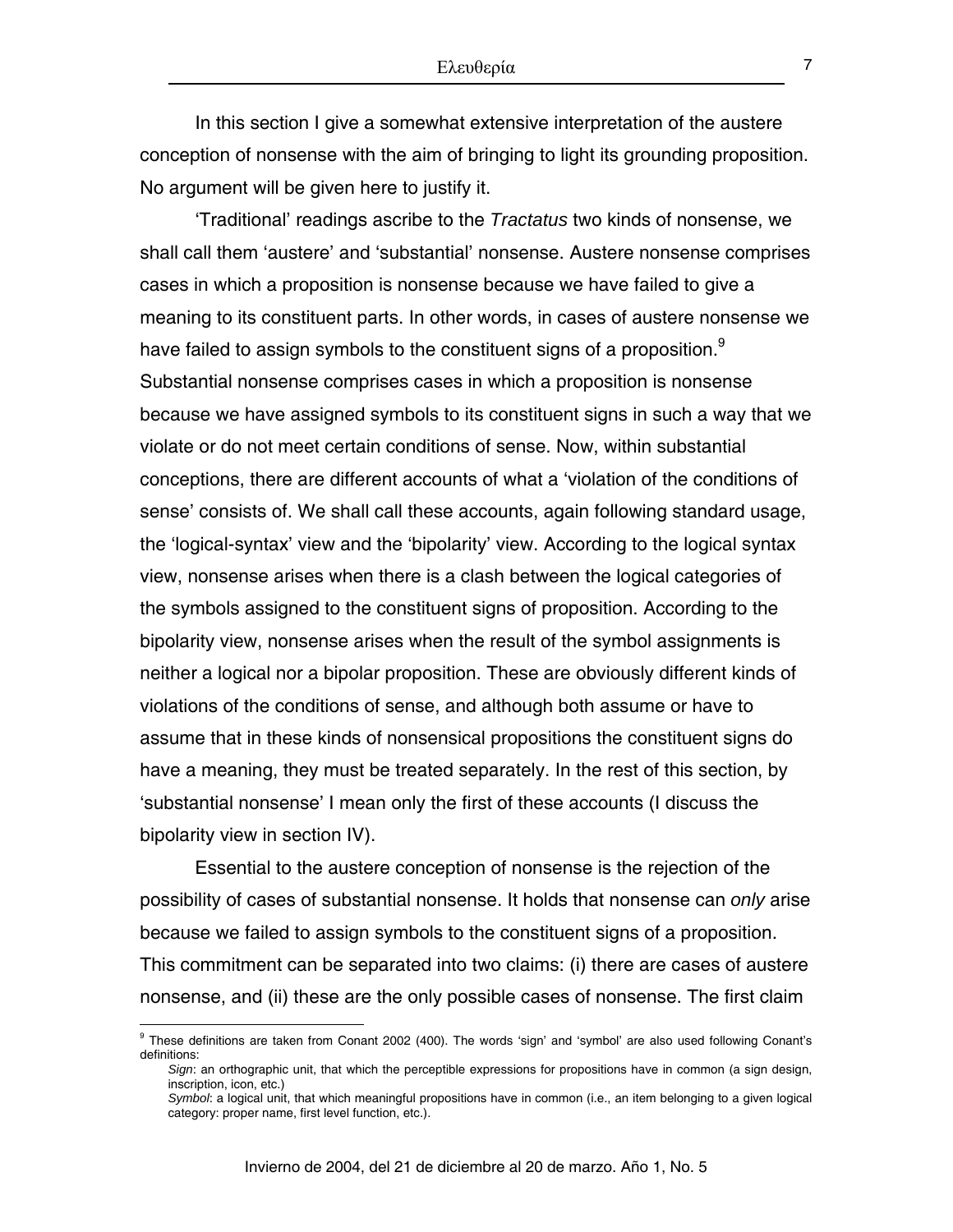is unproblematic: a proposition can only have a meaning if its constituent parts have a meaning, from which it follows that if a word or phrase in a proposition lacks a meaning, the proposition also lacks a meaning. Seen this way, no one will seriously deny—and I don't think anyone has—claim (i). The important and radical claim of the austere conception is (ii)—mainly, that if a proposition has no sense 'this can *only* be because we have failed to give a meaning to some of its constituent parts' (5.4733, my emphasis). This claim—we shall call it the 'restrictive claim'. Is clearly a strong claim (or seems like one at least); and at first glance it seems unlikely that it can be defended without presupposing some substantive, theoretical account of the essence of language. It is therefore in defense of this claim that the challenge really lies for proponents of the austere conception of nonsense.<sup>[10](#page-7-0)</sup>

The restrictive claim of the austere conception is based on the principle that there is no such thing as a nonsensical proposition in which its constituent signs can be assigned symbols. For, if true, it follows from this principle that there are no possible cases of substantial nonsense, for if nonsense cannot arise due to the illegitimate use of symbols, then there is no such thing as a nonsensical proposition in which a symbol occurs in the 'wrong' logical place. Wittgenstein puts the restrictive principle thus, 'one cannot give a sign the wrong sense' (5.4732). The task of uncovering the necessary and sufficient presupposition(s) of the restrictive claim is reduced to the task of uncovering the necessary and sufficient presupposition(s) of the restrictive principle.

These presupposition will begin to become clear if we try to determine what, precisely, 5.4732 might mean. To understand 5.4732 we need at least a

<span id="page-7-0"></span> $10$  It might be that some proponents of the austere conception will deny that we have to 'establish' the restrictive claim, or that the restrictive claim should be part of the 'austere conception' at all (though most proponents of the austere conception of nonsense do, at lest implicitly, take the 'only' here as constitutive of their position). I think that the austere conception needs the restrictive claim. For one thing, the restrictive claim is intimately tied to the notion of philosophy as an activity of clarification (but of this later). It is also clear that many of the objections raised against the austere conception are aimed at this strong negative thesis (though perhaps critics are not always explicit about this). That is, the problem is not that there are cases of austere nonsense (this is obvious), but the rejection of other kinds of cases (without assuming stronger theses).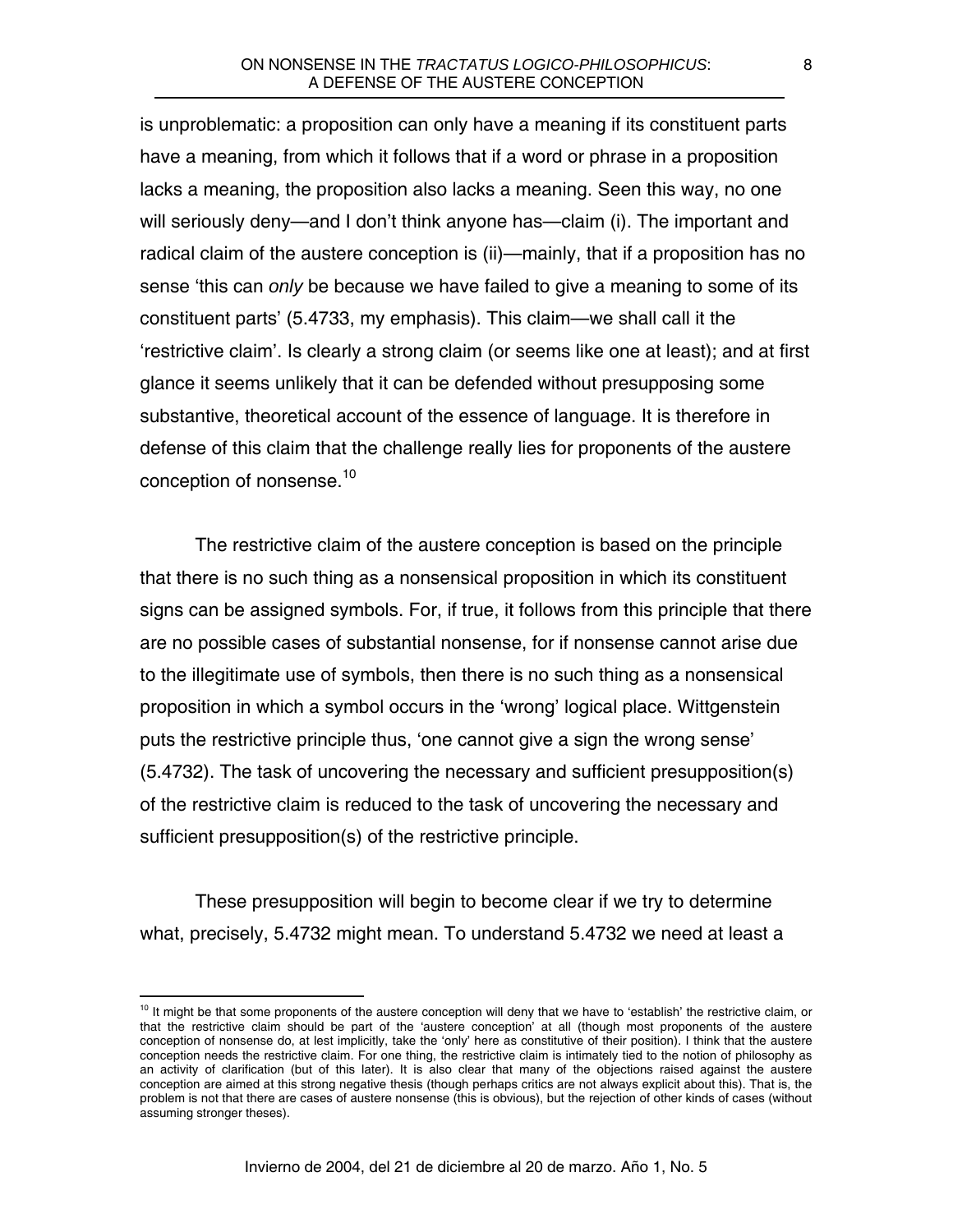rough idea of what is for a word (a sign) to have, or fail to have, a sense or a meaning. Wittgenstein explains this in 5.4731, which is a comment on 5.4732:

Occam's maxim is, of course, not an arbitrary rule, nor one that is justified by its success in practice: its point is that unnecessary units in a signlanguage mean nothing

Signs that serve one purpose are logically equivalent, and signs that serve none are logically meaningless.

The basic point of this passage is that signs have a meaning only if they serve a purpose, only if they have a logico-linguistic use or function. It follows that, as Wittgenstein says in 3.328, 'if a sign is useless it is meaningless'. Now, to hold that if a sign is useless it is meaningless is not necessarily to hold that use is meaning (though this might be sometimes true). What the claim does entail is that we cannot determine the meaning of a sign without determining its use: 'in order to recognize the symbol in the sign we must consider the significant use' (3.326). Determination of use is a necessary condition for determination of meaning.<sup>[11](#page-8-0)</sup> However, it is clear that that passage also suggests that the determination of use is a sufficient condition for the determination of meaning. This follows from statements like, 'if everything behaves as if a sign had a meaning, then it does have a meaning', and 'signs that serve one purpose are logically equivalent'—for if determination of use would not result in determination of meaning, then e.g. that two signs are used in the same way would not necessarily imply that they have the same meaning.<sup>12</sup> These clarifications show

<u>.</u>

<span id="page-8-0"></span> $11$  One might suspect that taking use as a condition of meaning is inconsistent with the view of meaning of the picture theory, but this is not so. Proper names stand for objects. But proper names can only stand for objects if they enter into a pictorial depiction of reality. For a sign to stand for an object is for it to have a certain kind of use. The kind of use is that of having a certain function—that of standing for a particular object—in a propositional representation of some state of affairs. This is the sort of use that makes the sign a proper name. We can then say: the meaning of names is the objects for which they stand only because the use of the signs for names is to stand for objects in propositional (linguistic)<br>representations of states of affairs.

<span id="page-8-1"></span> $12$  One might think that these passages suggest a stronger connection between meaning and use, that e.g. we cannot separate the two as if they were distinct entities, or at least we cannot not do this for most kinds of symbols (e.g. logical connectives). I think this might be right, and I do not want to distance myself from this reading (see Kremer 1997). There are cases (e.g. proper names), however, in which it is useful to keep this distinction (talking about meaning and use *as if* they were different yet intimately connected). In any case, for our purposes all we need is the claim that only by determining the use of a sign can we determine its meaning. The closer we take the connection between use and meaning the more obvious this claim becomes; and if we hold that meaning should simply be identified with use, or that use is absolutely constitutive of meaning, then the claim that we cannot determine meaning without determining use becomes a tautology, and all that I say here and in what follows will simply become much more obvious.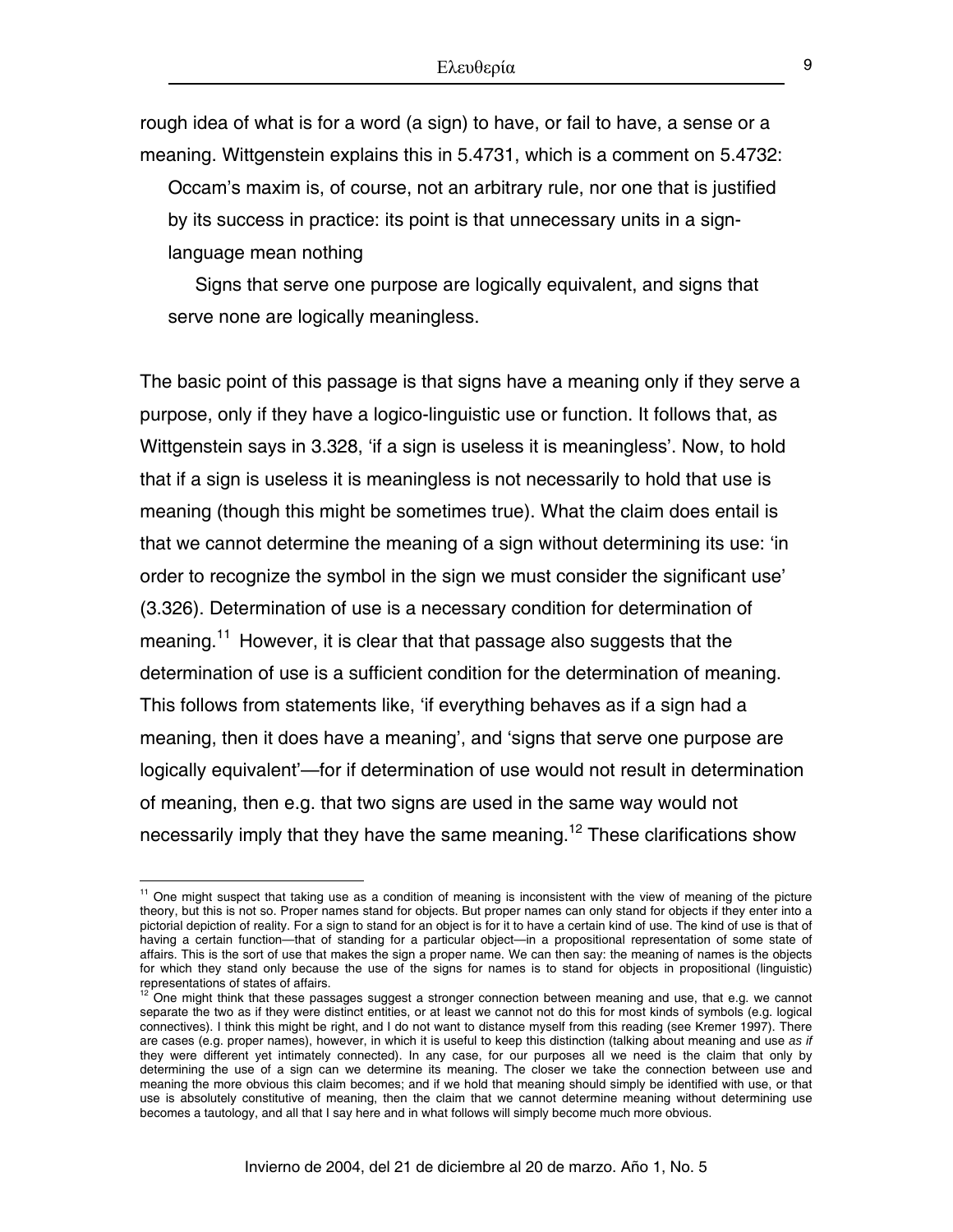that for a word to have, or fail to have, a sense or a meaning, is (or goes hand-inhand with) for a word to have, or fail to have, a use, a purpose or function in a proposition. We are now in a better position to understand 5.4732. To hold that we cannot give a sign the wrong sense is to hold nothing more than that we cannot give a sign the wrong use.

With this we can redefine the restrictive claim of the austere conception as follows: nonsense can arise *only* because we have failed to give a *use* to one or some of the constituent words of a proposition.<sup>13</sup> It will not be hard to see how this follows from the assumption that (a) to determine the meaning or symbol of a sign, we have to determine its use, its role or function in a significant proposition (we are concerned with the nonsecality of *propositions*). For since we cannot determine the use or function of a sign in a proposition that has no sense, we cannot give a sign a meaning or a symbol in a proposition that is nonsense, and thus nonsense cannot arise because of the way a sign(s) symbolize(s). It follows (since cases of austere nonsense are possible) that nonsense can only arise because we have failed to give a use and thus a meaning to the constituent word/s of a proposition. Clearly, then, (a) is the necessary and sufficient presupposition of the restrictive claim of the austere conception.

This is all quite abstract; it is in need of illustration, and not only for clarification. One can agree with this abstract derivation and still doubt the conclusion that (a) is all the restrictive principle (we cannot give a sign the wrong sense) needs—for it might be the case that the need for more assumptions, to preclude the possibility of cases of substantial nonsense, becomes obvious (as some critics argue) only when dealing with actual examples (examples that might seem like counter-examples to the view we are here defending, that e.g. invite a 'substantial' explanation of their nonsecality). I will try to address this worry by discussing some examples, and this will clarify the relation I am here defending

<span id="page-9-0"></span> $13$  Hence the need for the previous claim that if use is determined meaning must be determined. Since nonsense can only arise through failure to determine meaning, if it was not the case that, necessarily, if use is determined meaning is determined, then this re-definition would not work because it could be the case that use is determined but not meaning, in which case the proposition would still be nonsense, though use has been determined.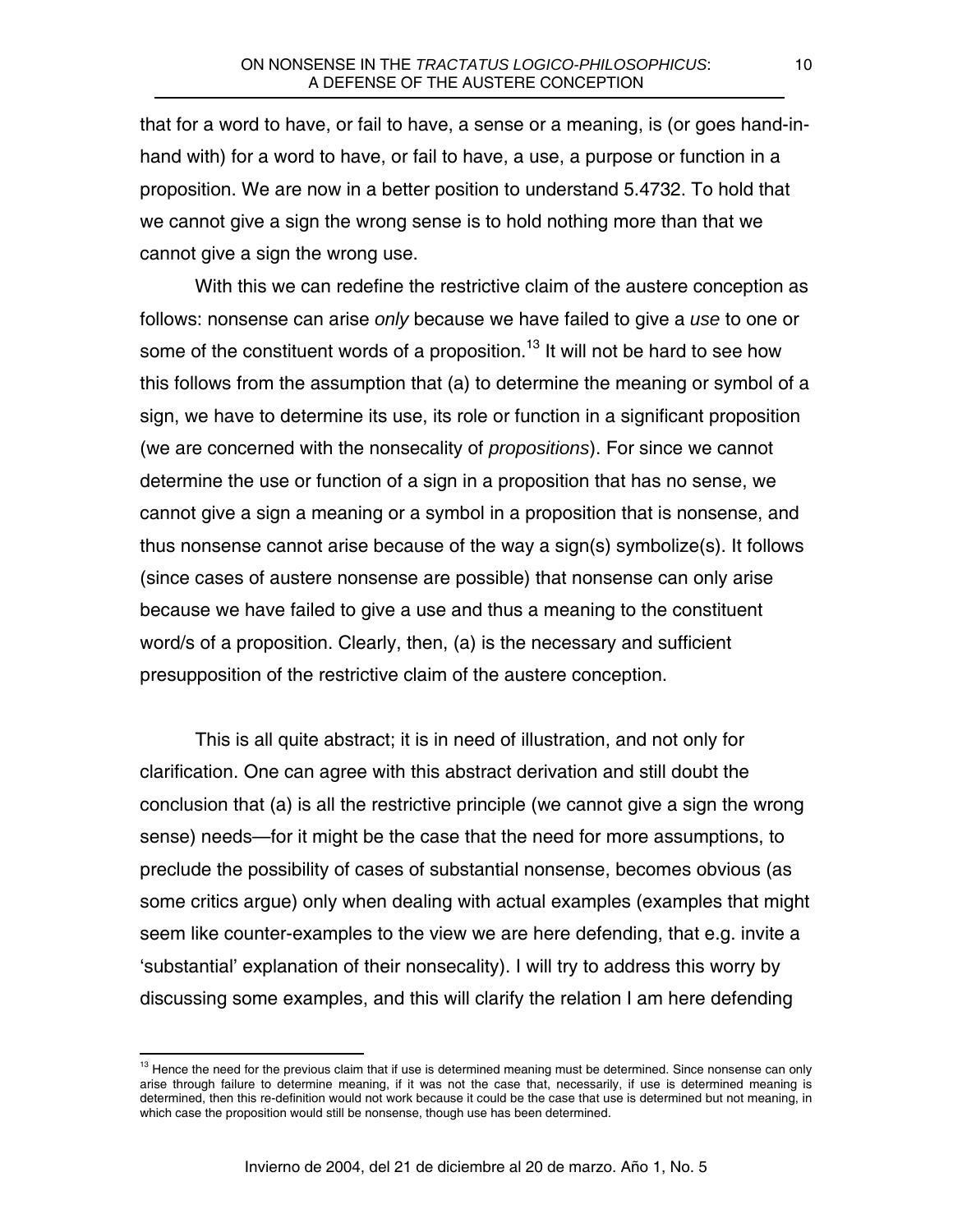between the claim that one cannot determine meaning without determining use and the claim that one cannot give a sign the wrong sense.

The first example I want to consider appears in 5.473: Logic must look after itself.

If a sign is possible, then it is also capable of signifying. Whatever is possible in logic is also permitted. (The reason why 'Socrates is identical' means nothing is that there is no property called 'identical'. The proposition is nonsensical because we have failed to make an arbitrary determination, and not because the symbol, in itself, would be illegitimate.)

In a certain sense, we cannot make mistakes in logic.

1

Before beginning to interpret this passage let me make a clarificatory point. According to the austere conception of nonsense, nonsense *arises* because of failure to determine the use of at least some of the constituent words of a proposition. It also holds that all nonsensical sentences are *constituted* by nothing but meaningless words. These two formulations are similar but not the same. The first formulation is a condensed—I would even say partial description of *why* nonsense arises; the second formulation is a description of *what* a nonsensical string of words is. Each formulation is an answer to a different question: the first answers the question, 'why does nonsense arise in apparently meaningful expressions?', and the second answers the question, 'what is a nonsensical sentence constituted of? $14$  (I mention this distinction,

<span id="page-10-0"></span><sup>&</sup>lt;sup>14</sup> It seems to me that some confusion in debates between commentators arises due to failure to distinguish these questions. Suppose we have two nonsensical strings (1) 'Juwiwalera ist trrttt' and (2) 'Caesar is a prime number'. If we are asked, 'what are (1) and (2) constituted of?' we would reply (if we hold an austere conception, and assuming we were not able to assign them meanings), 'nothing but empty words. There is of course a psychological distinction—e.g. we might at first think that (2) is meaningful, or we might associate certain images with (2), whereas (1) might cause no similar reactions to us.' Now, suppose we are asked, 'why does nonsense arise in (1) and in (2)?' Then it seems *obvious* that we will disappoint the questioner by answering, 'because the words do not have meanings'. Surely that is part of the answer, the last 'therefore' in the argument, so to speak. But although this answer will not disappoint us in the case of (1), it will certainly disappoint us in the case of (2). The words constituting (2) ordinarily have a meaning, and we are therefore expected to explain *why* they do not stand for their ordinary meanings in this case. This requires a sort of logical explanation (*in this sense* the distinction is not only psychological, though this of course does not refer to the constituents)—an explanation of the sort I give in the rest of this section—that is not necessary when explaining the nonsecality of (1). (One way we can see the difference is this: (1) does not provide us with an example of a case in which logic takes care of itself, whereas (2) does. Of course the point in the end is to see that there is nothing to be taken care of but we have to first get there.) It is mostly when commentators (critics) take the claim 'a proposition is nonsense because its constituent words do not have a meaning' to be a complete answer to the question '*why* does nonsense arise?', when asked about a proposition whose constituent words ordinarily have a meaning, that they find that answer somewhat absurd, or perplexing, or, at best, incomplete. Hacker e.g. is sometimes willing to concede that as a response to the question 'what is a nonsensical proposition constituted of?' one can say that the words in a nonsensical proposition have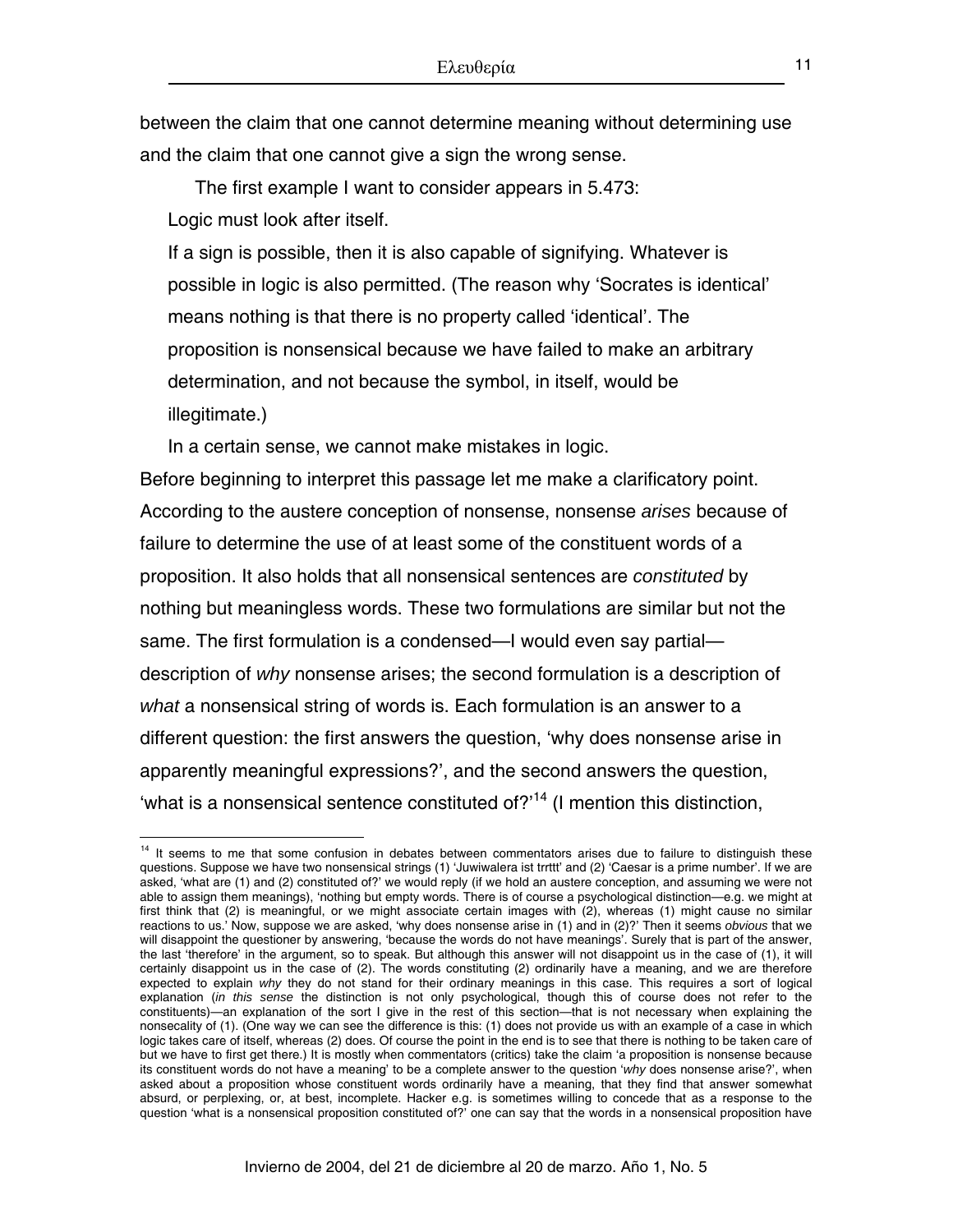among other things, because otherwise it might seem that what Wittgenstein says in 5.473, about the string 'Socrates is identical', is not consistent with some of the things I said about austere nonsense.)

Wittgenstein says that the reason why (1) 'Socrates is identical' is nonsense is that there is no property called 'identical'. It might seem as if he implicitly assumes that 'Socrates is' has a meaning outside a proposition, which is inconsistent with the claim that we have to determine use before determining meaning. However, in this passage Wittgenstein is not referring to what constitutes the nonsensical string of words 'Socrates is identical'. He is referring to the reason *why* it is nonsense (5.473: 'the reason *why*…')—we can therefore take his brief remark as a condensed description of how we come about to the recognition that 'Socrates is identical' is nonsense. Wittgenstein assumes (quite naturally) that when analyzing (1) the only possible or most plausible way of trying to give it a sense is by taking or trying to see if 'Socrates is' symbolizes in (1) in the way it symbolizes in proposition like 'Socrates is a philosopher', 'Socrates is an Athenian', etc., that is, in the way it symbolizes in propositions that ascribe a property to Socrates. Now, once we take 'Socrates is' in that way, the only problem with (1), according to Wittgenstein, is that 'identical' does not stand for a property. Wittgenstein never hints at the suggestion that we should consider the possibility that 'identical' stands for a symbol of a certain sort of relation (between signs, symbols, or whatever). Indeed, in 5.4733—a comment on 5.473—Wittgenstein says that when 'identical' occurs as the sign of identity 'it symbolizes in an entirely different way', and, again, does not consider the possibility that 'identical' in 'Socrates is identical' symbolizes in the way it symbolizes in '1 is identical to 3-2', and even seems to suggest that we *cannot* (not only that we are not inclined to do so in this case) take it as symbolizing for

no meanings, and thus that there is no logical difference between (1) and (2); but as a response to the question 'why does nonsense arise?' he seems to think we have to engage in a logical discussion that is different in the case of (2) from the case of (1) (and that requires an appeal to something like the substantial conception, that is, to a clash between rules or meanings). So what we have to show, *if we want to satisfy these critics*, is why we can give a *complete* answer to questions of the form 'why does nonsense arise?' when asked about cases like (2), without having to appeal to a notion of a clash of the logical category of symbols or anything of the sort. Clearly it will not do simply to say, 'the reason why it is nonsense is because some sign does not have a meaning'. For then the critic will say, 'but it does have a meaning! What you have to explain is *why* it cannot have its ordinary meaning in this proposition.' This is what I will try to do in the following discussion of 'Socrates is identical'. (To be clear, the logical distinction between (1) and (2) is not in the propositions themselves--it is not as if one is more 'meaningful' than the other--but in the *explanation* of their nonsecality.)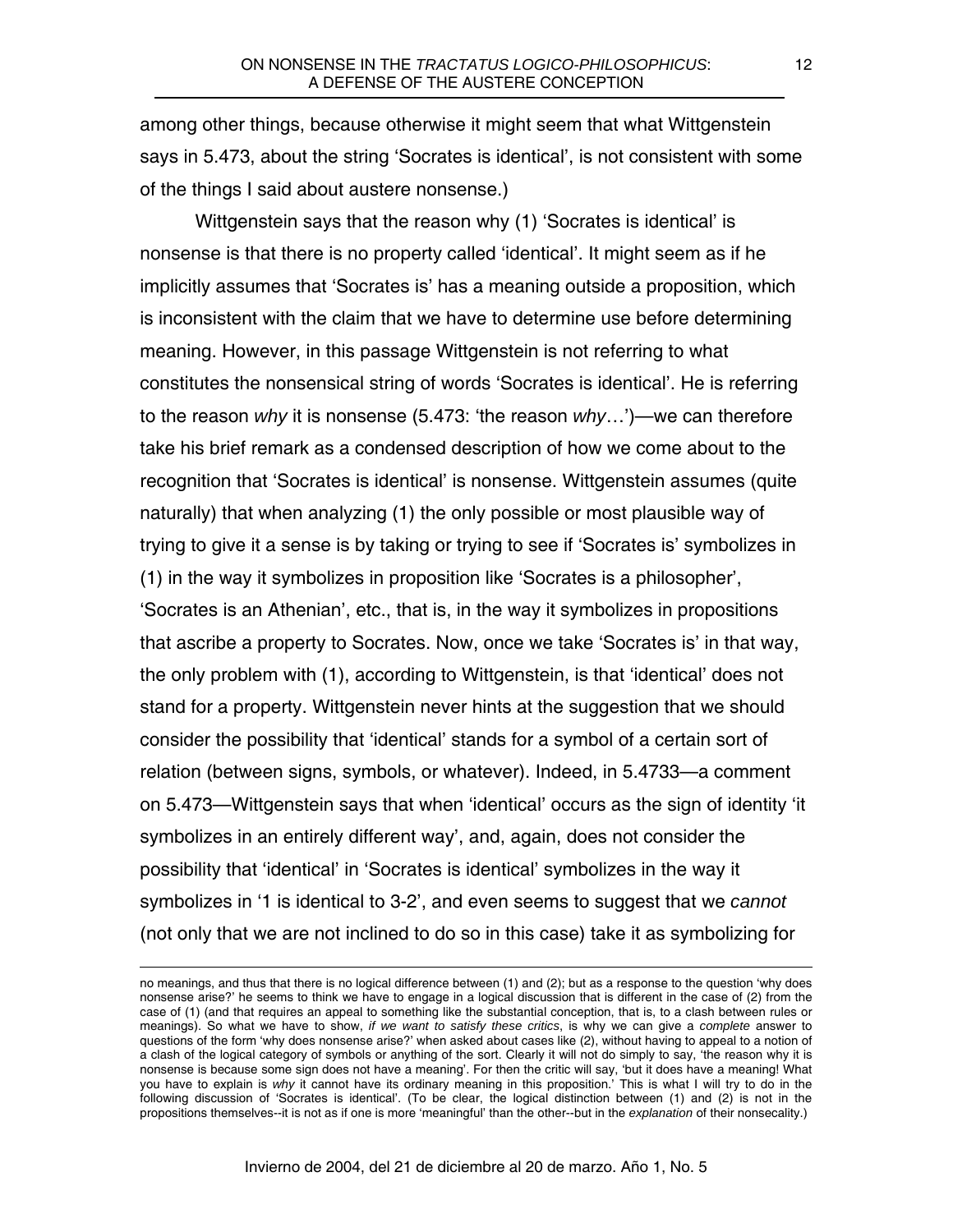the sign of identity (again, this is assuming we want to take 'Socrates is' in its ordinary way), otherwise his statement would be false. In other words, Wittgenstein talks as if in taking 'Socrates is' in its ordinary way, we are thereby (within certain parameters) deciding how we want to take 'identical' (there are not two distinct acts of symbol assignments).

The key to understanding this move—i.e. why 'Socrates is identical' is nonsense, given the way we want to take 'Socrates is', *only* because 'identical' does not stand for a property, and not because certain symbols are incompatible—is to apply, in our analysis, the claim that we cannot determine the meaning of a sign without determining its use. This will also help us understand why this example appears between the claims that 'logic must look after itself' and that 'in a certain sense, we cannot make mistakes in logic', and why, most importantly, the restrictive principle—'we cannot give a sign the wrong sense' (5.4732)—appear as a comment on 5.473.

So we want to use 'Socrates is' in (1) in the way we ordinarily use it, such as in propositions like, 'Socrates is a philosopher' and 'Socrates is wise', were 'Socrates is' is used to ascribe a certain property to Socrates. Now, 'Socrates is' is obviously not used as a property ascription phrase in places where it does not ascribe a property to Socrates (e.g. 'Socrates is a nice name'). So: to determine (or stipulate<sup>15</sup>) how 'Socrates is' symbolizes in a particular proposition we have to determine (or stipulate) the kind of role or use it has in that context. Accordingly, to try to see if 'Socrates is' in (1) is used as it is ordinarily used, requires that we determine if it is functioning as a property ascription phrase, that is, if it is ascribing a property to Socrates. But 'Socrates is' cannot ascribe a property to Socrates—cannot therefore be used as a property ascription phrase—unless it *is* ascribing a property to Socrates, unless, therefore, what goes in '-------' in sentences of the form 'Socrates is-------' is a property. This is what it means for 'Socrates is' to be used, and hence to symbolize, in its ordinary way, which is the

<span id="page-12-0"></span><sup>&</sup>lt;sup>15</sup> In this case we can stipulate a use because (we are assuming) there is no other context restricting the phrase 'Socrates is'. But this stipulation, as we shall see, is not only one of use, but also of the context that makes that use possible. Or rather, the stipulation of the use is also the stipulation of the context in which that use is possible.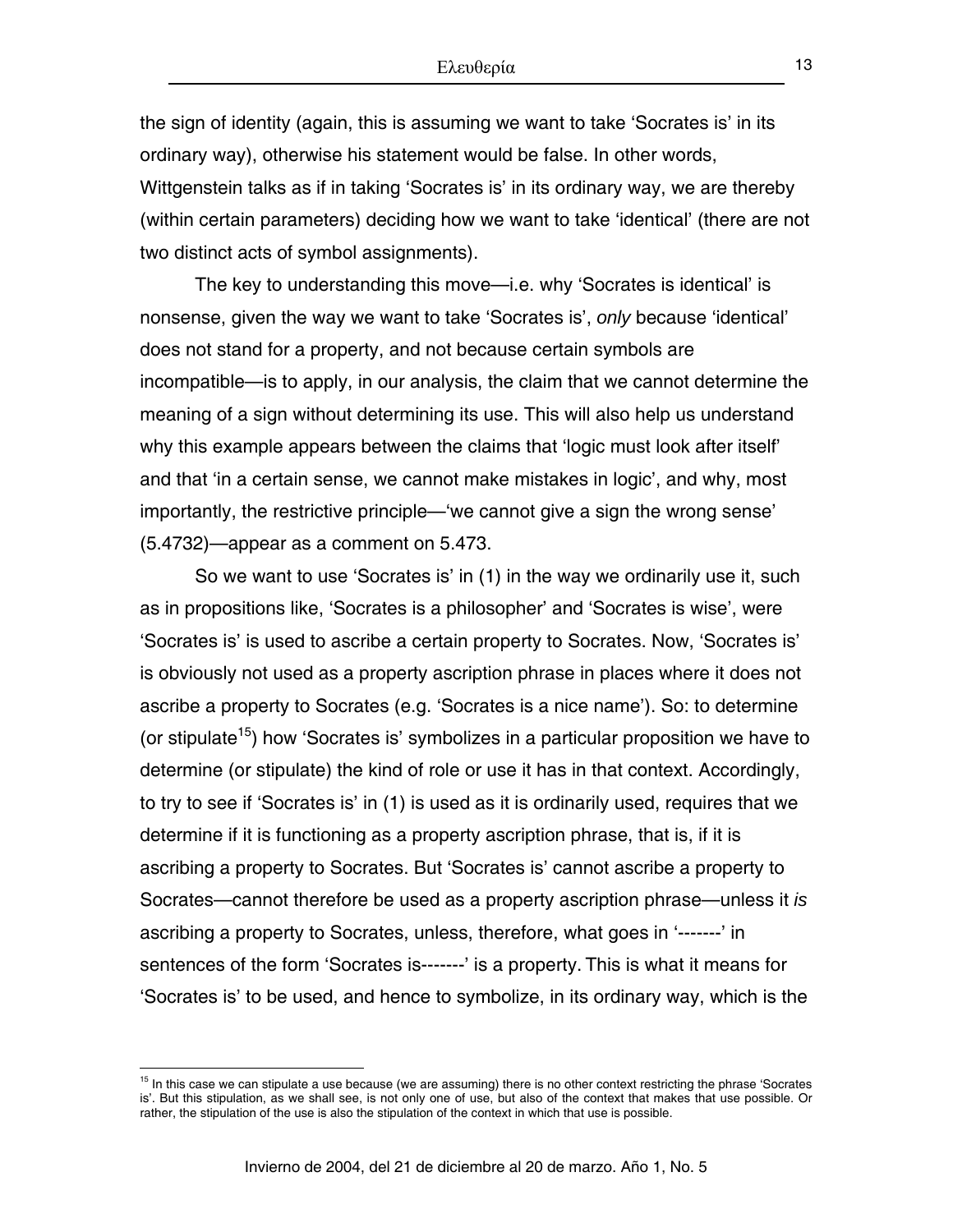way we want to take the phrase.<sup>16</sup> Now, since in (1) the sign 'identical' is in the place of '-------' in a sentences of the form 'Socrates is-------', the only question left to ask (the only thing to determine), once we have determined to take the phrase in its ordinary way, is, 'is 'identical' the name of a property?' (The possibility of 'identical' standing for the sign of identity never arise once we take 'Socrates is' as a property ascription phrase.) The answer to that question is simple—we have never given a property the name 'identical', and so 'Socrates is' is not ascribing a property to 'Socrates', and therefore is not used as a property ascription phrase. It follows that 'Socrates is' has no use (hence no meaning), or we cannot determine its use (which comes to the same thing), and what remains of (1), logically speaking, is nothing but unused, empty words. This shows how smoothly it all follows if we keep (a) in mind through the analysis.

This explains both why Wittgenstein never consider the possibility that 'identical' stand for the sign of identity in 'Socrates is identical' and why he places this example where he places it. This example could easily have been taken by Wittgenstein to illustrate a category clash, instead it is taken to illustrate that, in a certain sense, one cannot make mistakes in logic. Taking 'Socrates is' as used in a certain way in 'Socrates is-----' is to take whatever goes in '------' as the sort of thing that makes that former use possible (this is the 'Kantian' way to put it). So the only question is, 'does what goes in '--------' stand for the sort of thing that makes that use possible?' And the only thing that can here go wrong is that we have failed to make *that* arbitrary determination. There is no place open to give the sign the wrong sense.

I should like to say a little more about the claim that if we take a sign to be used in a certain way, we condition the use and thereby the meaning that the rest of the proposition can have or stand for. For it might seem (as some

<span id="page-13-0"></span><sup>&</sup>lt;sup>16</sup> We could put it a little stronger: to take 'Socrates is' as it is ordinarily used, is to take what goes in '-------' in sentences of the form 'Socrates is-------' as a property. I will explain this move in more detail in what follows.

Wittgenstein says (3.311-3.12): 'an expression characterizes a form and a content'; 'an expression presupposes the form of all the propositions in which it can occur'; 'it is therefore represented by the general form of the propositions which it characterizes'. The form that the expression characterizes is the form of the propositional context of which it is part. We can represent it, in the case under discussion, like this: 'Socrates is PROPERTY' (as Kremer says, this *abbreviation* is entirely parasitic on the set of sentences like, 'Socrates is an Athenian' etc.). We can see this form as determining the kinds of contents we can give to it. So if the symbol goes hand-in-hand with its form: the only question left to ask is, 'do the (other) signs stand for the symbols of that form?'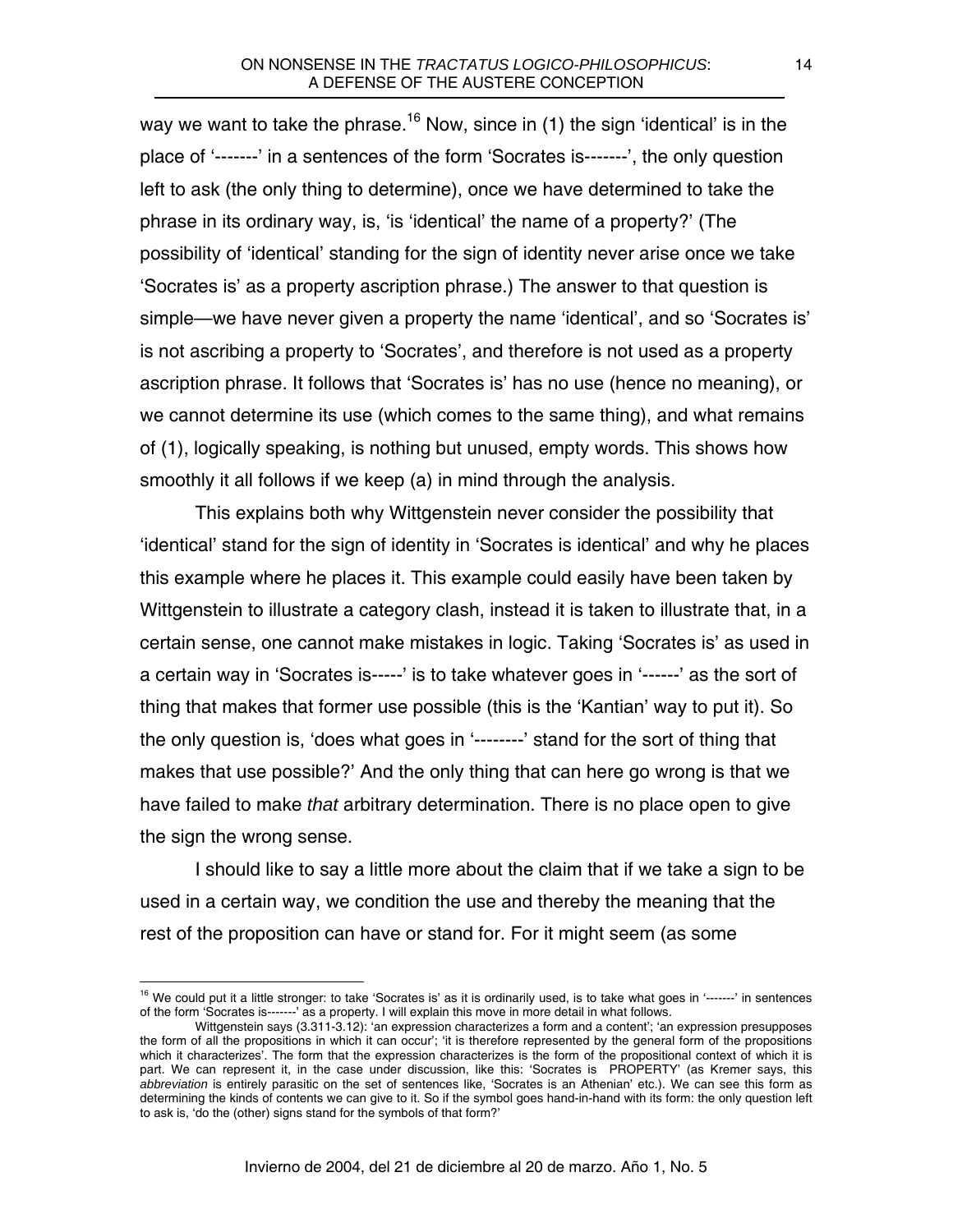commentators insist) as if we got rid of the possibility of 'meaning-clash' through a bit on question begging, whereas I want to show that if we become clear of what determining a use is, the very notion (or pseudo-notion) of a 'meaningclash' should begin to loose its hold on us. The sort of explanation we need is one that releases us from the temptation to ask 'why can't identical stand for the sign of identity in  $(1)$ ?<sup>'17</sup> This will also allow me to rephrase some slightly misleading expressions I've been forced to use.

To address this worry it will be useful to first see how contexts preclude the use that we can give to whole sentences. This will help us see why assigning a use to parts of a proposition is partly the act of restricting the kinds of uses we can assign the rest of the signs (because it presupposes that we assign those other signs certain sorts of uses), without either begging the question or implicitly relying on the notion of a clash between meanings or logical categories of symbols.

Consider the expression 'I am here'.<sup>18</sup> There are different uses that we have for this expression, different linguistic acts we perform with it. This is one case: someone enters my house, calls me out, and I reply 'I am here!' to guide him by the sounds to my spatial position, or perhaps to let him know that I am in the house and will soon go to where he is.<sup>19</sup> Here is a different case: I'm giving a lecture, everyone in the lecture room is seeing me and aware of my presence, and I suddenly scream 'I am here!'. Perplexed, someone from the audience asks me, 'what do you mean?' Suppose I say, 'I said that to inform you that I am here'. That is, I want to use the phrase in the same way that I used it in the previous example, to inform someone of my presence. However, in the first case 'I am

<span id="page-14-0"></span> $17$  Only by coming to see that there is nothing going on that needs to be taken care of can we get rid of this question. The metaphysical gain (Reid 1998) of this insight goes hand in hand with the metaphysical gain that we do not have to justify why we supposedly can't do certain things (once we see that there is nothing there that we 'can't' do). Ultimately the austere conception cannot be divorced from Wittgenstein's conception of logic (and vice versa). As long as we still see things in such a way that we ask that sort of question, logic seems to be in need of justification (just like as long as we are tempted to ask why a contradiction cannot be true logic is seen as in need of justification). To come to see that logic takes care of itself is to come to see that there is nothing there that needs to be taken care of.

<span id="page-14-2"></span><span id="page-14-1"></span>

<sup>&</sup>lt;sup>18</sup> The discussion of this example is greatly indebted to Hertzberg's 'The Sense Is Where You Find It'.<br><sup>19</sup> Merely from these two cases we can begin to see how the meaning of this expression changes if the use changes, which further confirms the strong connection we have drawn between the two. We can see this by specifying the contexts a little; say, in the first case the other person knows I am in the house, so that the expression means something like what 'come here' would mean in similar circumstances, and in the second case the other person does not know I am in the house so that the expression means something like what 'I'm here in the house; I'll be there soon' would mean in similar circumstances.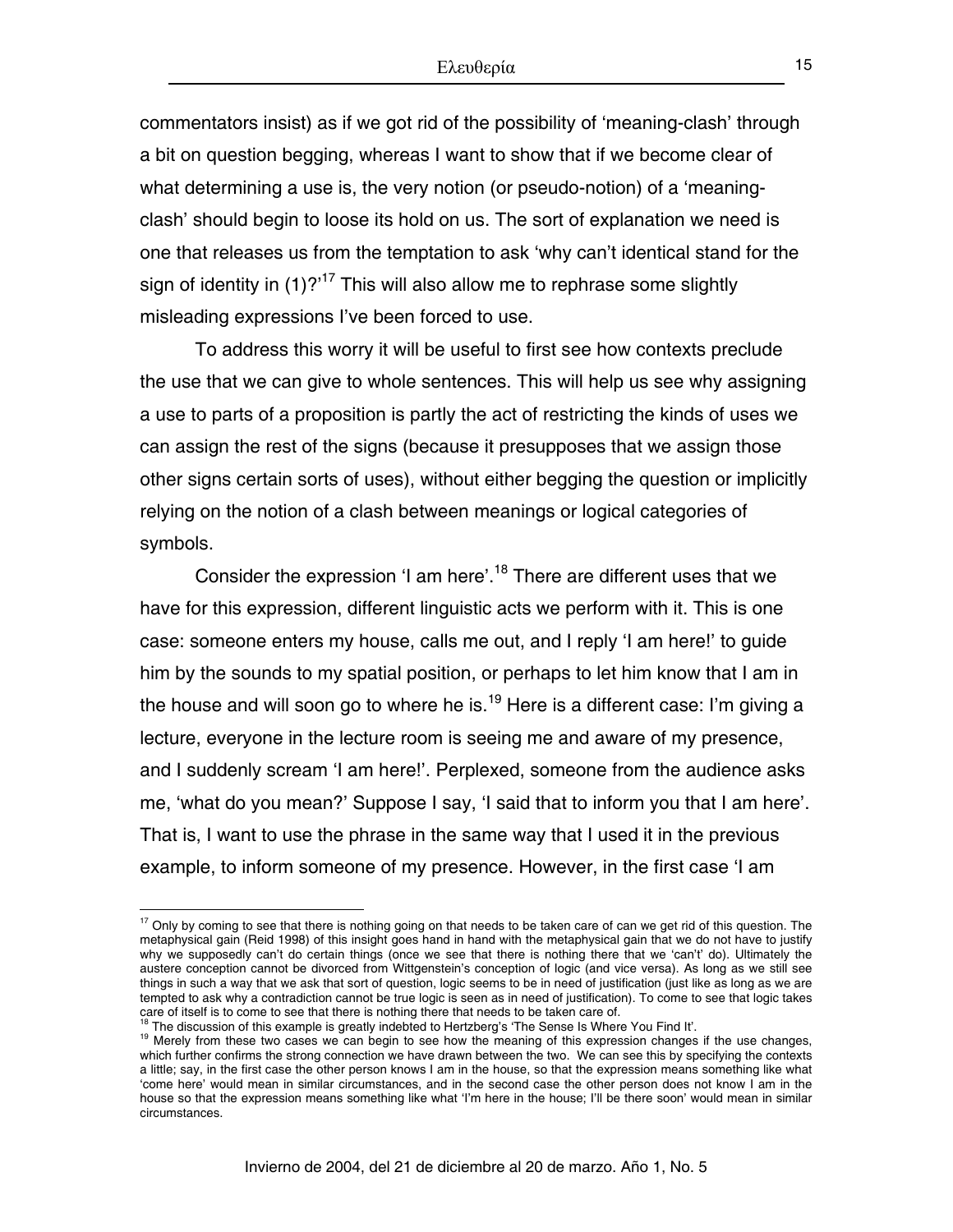here' had or could be put to such a use because I could use it to tell someone that did not know if I was in my house that I was. The phrase can *be* informative in that way only because, in certain contexts, it can be *used* to convey information. In the second case, however, I use the phrase in a context in which everyone who hears the phrase knows were I am; thus to say 'I am here' cannot be a way of conveying the kind of information (i.e., new information about my spatial position) that I conveyed or could convey in the first case. I can't use the phrase to convey information because it is being uttered outside a context in which that phrase can have or be put to such a use, as when the person who hears me lacks information about my spatial position.<sup>20</sup> But this is just another way of saying that the circumstances make it impossible that that phrase might have the use it has in the first case: whatever my intention is, it is impossible to convey to someone new information about something she already knows, for this conveying of information is made possible by the context, not (only) by my linguistic intentions. The uses signs can have are dependent on and limited by the relations they have to a context—and thus certain contexts may preclude certain kinds of uses that a phrase or sentence might have in other contexts.

The case of sentences and the relation between their parts is quite similar. Take the expression, (2) 'Scott kept a runcible at Abbotsford',  $2^1$  and assume we know two uses for the phrase 'Scott kept a…at Abbotsford': (i) the use it has in sentences like, 'Scott kept a good humor at Abbotsford', and (ii) the use it has in sentences like, 'Scott kept a cow at Abbotsford'. In the first cases we use it to say something about Scott's state (psychological or physiological) at Abbotsford; in the second cases we use it to say that Scott kept some object at Abbotsford. Thus, the use that the phrase 'Scott kept a…at Abbotsford' has, in sentences of the form 'Scott kept a------at Abbotsford', depends on the context in which it is embedded, and that context is provided by what goes in '------' (just like the use the expression 'I am here' can have depends on the context in which it is uttered). So to assign one use rather than the other to 'Scott kept a…at

<span id="page-15-1"></span><span id="page-15-0"></span><sup>&</sup>lt;sup>20</sup> Of course, it does not follow that I am speaking nonsense; the phrase can have other uses (e.g., 'put attention to me!').<br><sup>21</sup> This example is used by Diamond in her essay 'What Nonsense Might Be'. But she uses the e different purposes.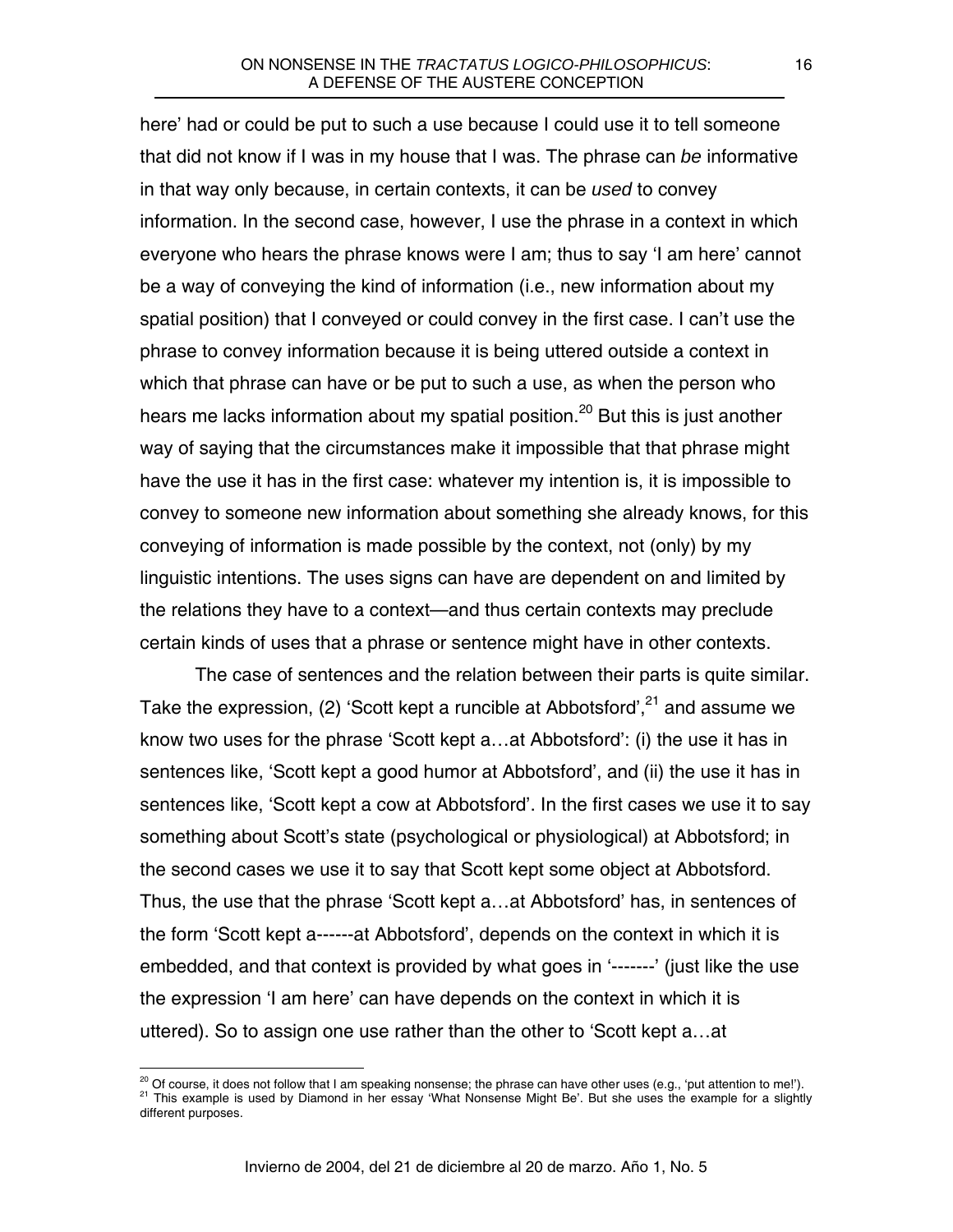Abbotsford' *is* to assign it one context rather than the other, i.e., is partly the decision of what sort of thing will go in '-------'. If we want to use it in the way it is used in (i) what we are left to determine is what (if any) sort of mood does 'runcible' stand for; and if we want to use it in the way it is used in (ii) what we are left to determine is what sort of thing does 'runcible' stand for. To decide what use it has is not different from deciding what context we want to embed it in, for the possibility of the use of an expression depends on its contextual embedded-ness (we had forgotten a Kantian question).

What is important to note here is that in assigning a use we are not performing two distinct linguistic acts (where a sort of logical error or the desire to achieve one might creep in): first assigning a certain use to 'Scott kept a…at Abbotsford', and then restricting the sorts of uses that we can give to whatever goes in '…'. Assigning a use to 'Scott kept a…at Abbotsford' *is* embedding it a certain sort of context, is, that is, assigning a certain sort of use to '...'.<sup>22</sup>

 The mechanism should now be clear: assigning uses to expressions is assigning the sorts of contexts that makes those uses possible. To talk about use is to talk about a relation to something else: assigning a use to one part of the proposition *is* assigning certain sorts of uses to the rest (it would be as mistaken to hold that 'Socrates is' is or can be used as a property ascription phrase in contexts in which it does not ascribe a property to Socrates as to say that 'I am here' is or can be used to convey information in places where it does not convey

<span id="page-16-0"></span> $^{22}$  It is important to note how well the austere conception of nonsense fits some of Wittgenstein's ideas about logic. I am thinking mainly of the idea that logic does not need a justification because, once we see it in clear light (e.g. that in logical inferences there is strictly speaking no move going on because the sense of the consequent is contained in the sense of the antecedent), we will no longer be tempted to think that there is anything in logical operations that needs a justification. If we see clearly that the 'laws' of logic are tautologies, questions of justification loose their sense. A similar idea, I think, underlies the austere conception of nonsense. If we are only clear about the use of our words, we will not be tempted to ask why certain signs can't be combined with certain other signs. On the other hand, if we hold a substantial conception of nonsense, if we hold that we can be clear about the meaning of our words and still wish to combine them in 'illogical' ways, then questions of justification arise (e.g. Carnap reads Heidegger as thinking that he can break the fundamental rules of logic, and thus he reads him as implicitly demanding a justification for why what he is trying to do cannot be done, and, of course, as Conant argues, to tell him that he is breaking the rules of syntax would not convince him of anything, he knows that).

<sup>[</sup>IMPORTANT. At 4.243 Wittgenstein says that if I know the meaning of X (a German word) and Y(an English word), and they are synonyms, it is impossible for me not to know that they do mean the same. By the same token, if I know the meaning of a word X' and a word Y', and they are not synonyms, it is impossible for me not to know that they are not synonyms. It follows that sentences like 'Socrates is Plato' (taking 'is' as the sign of identity) can *never* be cases of substantial nonsense (for we would have to know the meaning of those words, yet not know that they are not identical so as to make the assertion). I think this can be extended to all cases. E.g. if I know the (ordinary) meaning of 'number' and I know the (ordinary) meaning of 'Caesar' it is impossible for me not to know that they are different. It follows that 'Caesar is a number' can *never* be a case of substantial nonsense (for I would have to know the meaning of those words, and not know that they are different). I think that from Wittgenstein's claims on identity (with a little work) we can show that (most) cases of substantial nonsense can never arise.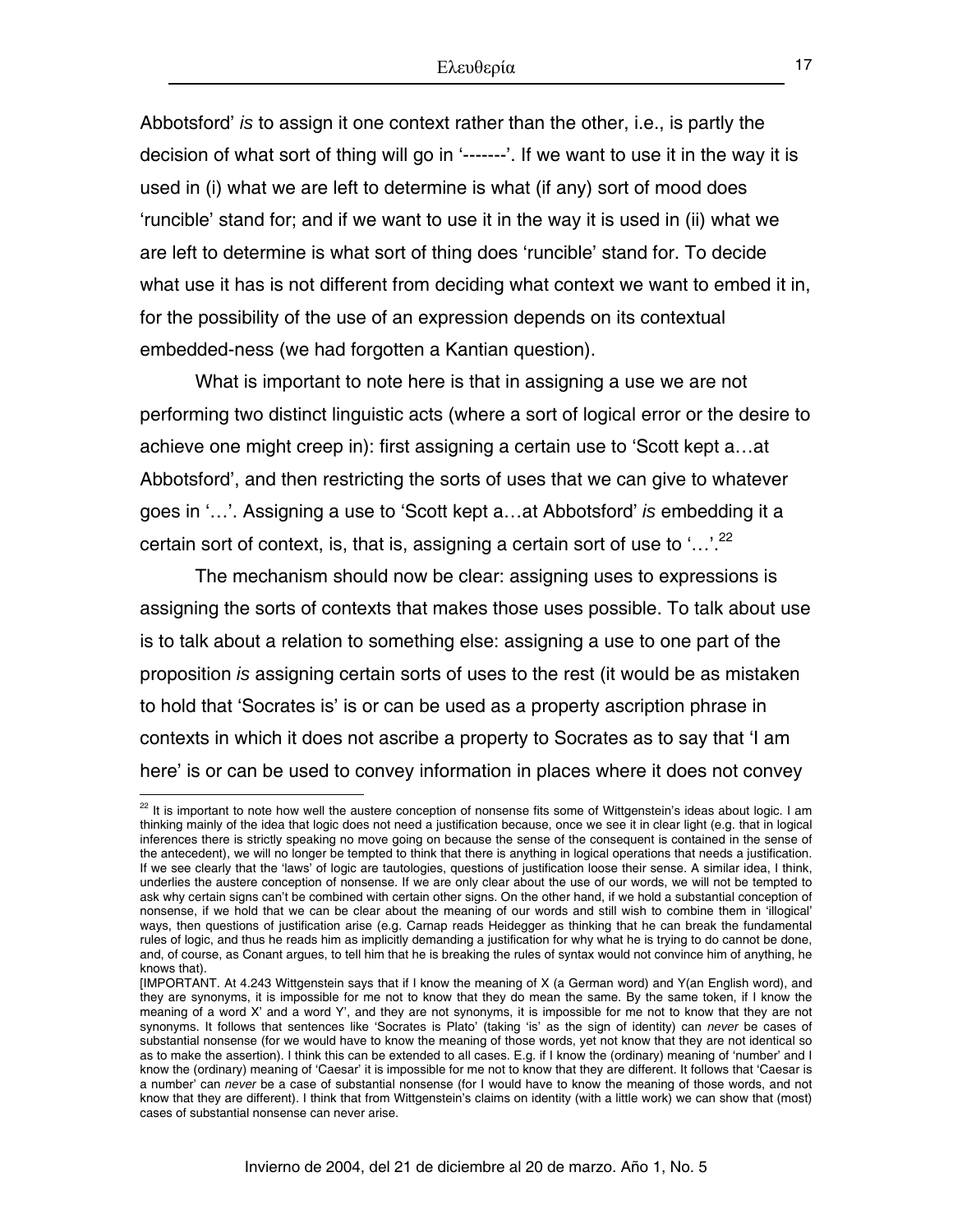information). This then is how assigning a use to one part of a proposition necessarily restricts—or rather, is partly the act of restricting—the kinds of uses that we can assign the rest of the proposition. There is here no open hole through which a 'logical' error might creep in, so we should no longer be tempted to think that there is something that needs to be taken care of (we should be as tempted to ask, 'why can't "identical" be the sign of identity in (1) if "Socrates is" has the use it ordinarily has?', as to ask, 'why can't "I'm here" be used to convey information in situations where everyone knows where I am?'). In a way, the phrase 'we cannot give a sign the wrong sense' begins to dissolve on us. It was useful when we were not clear on these issues because it directed us to try to get clear on what precisely assigning uses to signs involved. But now that we are somewhat more clear on that, we no longer have the temptation to think that there can be such a thing as assigning the wrong uses, and hence wrong modes of symbolization, and not because we cannot make mistakes, but because there is no room in which to make those sorts of mistakes. Logic takes care of itself, for us, the moment we begin to see that there is nothing to be taken care of (and so this phrase too begins also to loose its sense) (cf. Mounce 1989: 104-105).<sup>23</sup>

These examples help us sharpen our previous conclusion, mainly, that all the restrictive principle—the principle that one cannot give a sign the wrong sense or use—needs is the assumption that the determinations of meaning presuppose determinations of use, determinations of the role or function of a word or phrase in a proposition. But by the restrictive principle we should no longer understand the holding of the proposition, 'we cannot give a sign the

<span id="page-17-0"></span> $^{23}$  (One way, perhaps somewhat more intuitive, to compare both accounts of nonsense is the following. Suppose someone says that 'there is a possible world in which 7 is green', and goes on to explain that by 'green' he means 'a certain sort of property that physical things have in virtue of having an extension in space', and that by '7' he means 'a certain non-spatial abstract entity'. If one holds a substantial conception one is at this point almost justified in assuming he is speaking nonsense, that is, he knows what his words mean but wants to combine them in certain illogical ways (like e.g. Heidegger who supposedly knows what 'nothing' means but wants to assert things that can only be asserted of objects). If you hold an austere conception then e.g. (this is just one interpretation) that he wants to ascribe a quality of extended things to something that is not extended *shows* that he does not know the meanings of those words, or is not here using them how we ordinarily use them (for we would say that to know what a spatial entity is, is (partly) to know that it cannot be the same as a non-spatial entity). For on what possible grounds can we assume that someone who holds that a non-extended thing is colored understands the (ordinary) meanings of those words but wants to use them illogically? He can tell us right before the sentence all sorts of explanations, and as a last resort we can assume that he forgets things he says by the time he says others, and that would be a more justified assumption that saying he understands the words but wants to use them illogically. In other words, we can never establish how a person is using his words if we do not sort of understand what he is saying (if it is 'illogical' or whatever), for the only thing that justifies our assuming that someone is using words in their ordinary ways is that they are indeed using them in their ordinary ways. (Thus proponents of the substantial conception make a very implausible philological-exegetical assumption.)